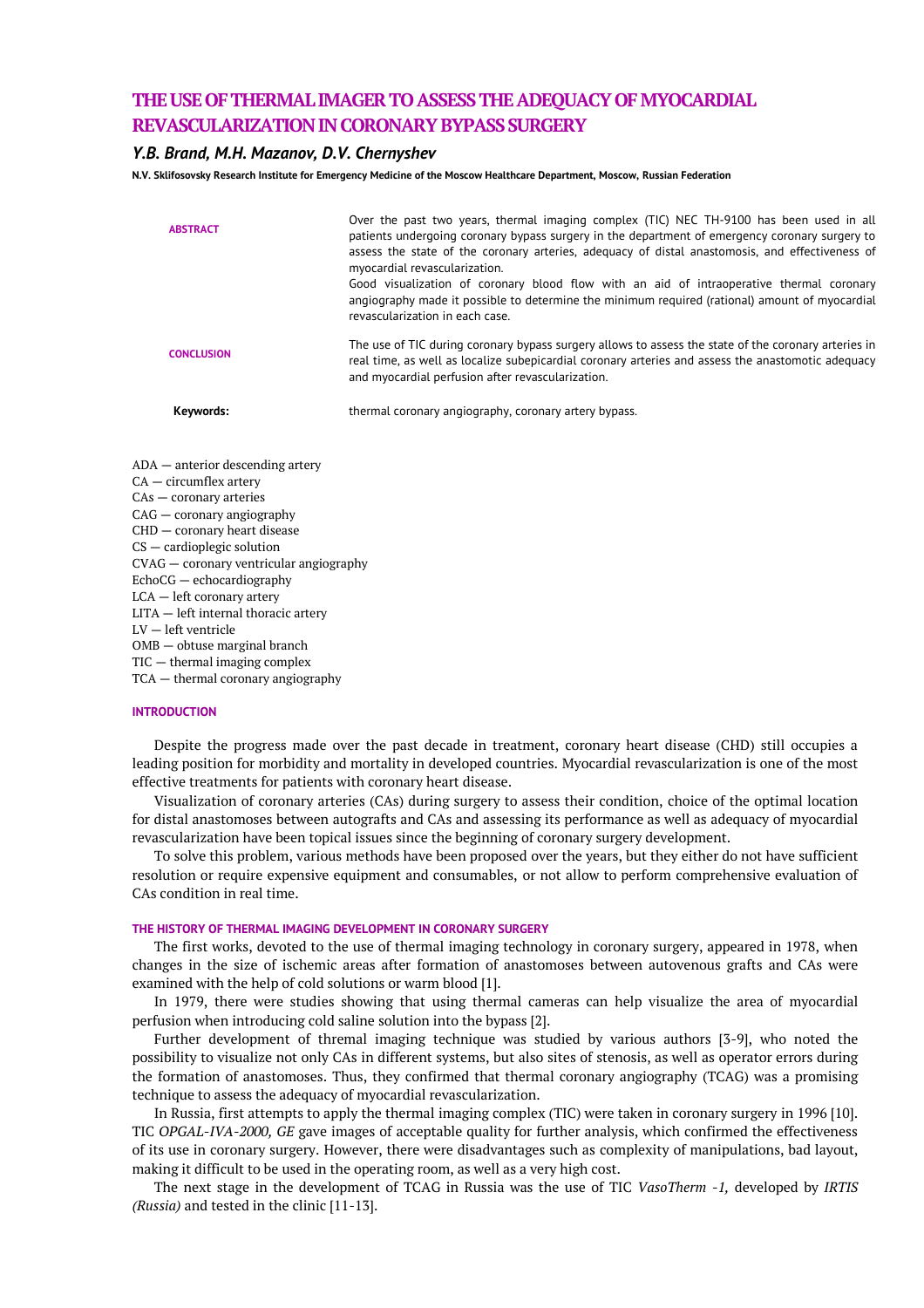It was a scanning thermal imaging camera, not allowing to get high quality images in real time.

A significant step forward in coronary surgery, in particular in the domestic medicine was the use of a thermal imager *NEC TH-9100* during myocardial revascularization together with techniques developed in the Department of Emergency Coronary Surgery, N.V. Sklifosovsky Research Institute for Emergency Medicine together with ZAO (JSC) "Matrix Technologies" [14].

Widespread coronary bypass surgery inevitably leads to a constant increase in the number of patients with recurrent angina [15]. There are many publications in the medical literature which analyze causes of the disease recurrence after surgery, and the main ones are stenosis or occlusion of grafts, progression of atherosclerosis in coronary arteries and incomplete revascularization [16-22].

Proper surgical tactics during myocardial revascularization in patients with coronary heart disease largely determines the prognosis for the life of each individual patient. Most authors [23-26] agree that complete revascularization definitely has better performance than partial revascularization. In patients with complete myocardial revascularization there is lower incidence of recurrent angina and the need for repeated surgery than in patients with partial myocardial revascularization, although the frequency of deaths in the immediate and long-term period are not significantly different. Prior to the use of TCAG during myocardial revascularization operations, we had also sought to restore blood flow in all CAs with hemodynamically significant stenosis, if their diameter was 1 mm or more.

It should be noted that the concept of adequate myocardial revascularization is not always determined by the number of distal anastomoses. The results of surgical treatment is significantly influenced by the initial functional condition of the heart, type of CAs lesion and the diameter of vessels to be bypassed, degree of stenosis and adequate blood flow, individual characteristics of coronary blood supply, as well as vascular grafts quality. A compromise between the justifiable desire to perform complete myocardial revascularization, as well as reasonability of making bypasses for all of the affected CAs should exclude extreme positions: the dangerous overextension to unreasonabe reduction in myocardial revascularization.

Our research aimes to figure out whether TCAG helps to determine the minimum number of distal anastomoses between autografts and CAs in each case with safe and effective revascularization of myocardium, when performing coronary bypass surgeries . That is, in other words, to perform "rational" myocardial revascularization.

**Objective.** To study the possibility of using *NEC TH-9100* to determine the optimal number of distal anastomoses during coronary bypass surgery and assess an adequacy of myocardial revascularization.

# **MATERIALS AND METHODS**

The study included 792 patients with severe coronary heart disease (unstable angina, non*-Q* wave myocardial infarction, early post-infarction angina) who underwent myocardial revascularization surgery with cardiopulmonary bypass. All patients were divided into 2 groups. The Group 1 included 398 patients operated from January 2012 to January 2014, with complete myocardial revascularization without the use of a thermal imager. The Group 2 included 394 patients operated from January 2014 to January 2016, with"rational" myocardial revascularization using TIC *NEC TH-9100 (Japan)* intraoperatively.

Groups of patients were comparable in age, nosology, and comorbidities (Table 1).

*Table 1*

## **Characteristics of patients**

|                                           | Patients<br>with<br>complete<br>revascularization, n=398 (%) | Patients<br>with<br>rational<br>revascularization, n=394 (%) | Statistical significance, p |
|-------------------------------------------|--------------------------------------------------------------|--------------------------------------------------------------|-----------------------------|
| Age: 34-85 years                          | $58.4+9.4$                                                   | $57.4 \pm 7.4$                                               | > 0.05                      |
| Male                                      | 354 (89)                                                     | 362 (92)                                                     | < 0.05                      |
| Female                                    | 44 (11)                                                      | 32(8)                                                        | > 0.05                      |
| Previous myocardial infarction            | 326 (82)                                                     | 315 (80)                                                     | > 0.05                      |
| Postinfarction left ventricular aneurysm  | 76 (19)                                                      | 67(17)                                                       | > 0.05                      |
| Circulatory insufficiency II A degree     | 223 (56)                                                     | 209 (53)                                                     | > 0.05                      |
| Hypertension stage 3                      | 374 (94)                                                     | 362 (92)                                                     | > 0.05                      |
| Acute cerebrovascular accident in history | 12(3)                                                        | 6(1.5)                                                       | > 0.05                      |
| <b>Diabetes</b>                           | 56 (14)                                                      | 49 (12.5)                                                    | > 0.05                      |
| Gastric ulcer/duodenal ulcer              | 119 (29.9)                                                   | 113 (28.6)                                                   | > 0.05                      |
| Scale GRACE                               | $146 \pm 8$                                                  | $144 + 6$                                                    | > 0.05                      |
| Scale EuroSCORE II                        | $7.4 \pm 0.4$                                                | $7.3 \pm 0.2$                                                | > 0.0                       |

The statistically significant difference in the groups was determined by Pearson's test  $(x^2)$ .

The vast majority of patients in both groups were male. The average age in Group 1 was 58.4±9.4 years and 57.4±7.4 years in Group 2.

All patients underwent coronary ventricular angiography (CVAG) in order to visualize CAs and assess the degree of its lesion.

Patients were also comparable in two groups by the type of CAs lesion (Table 2). According to coronary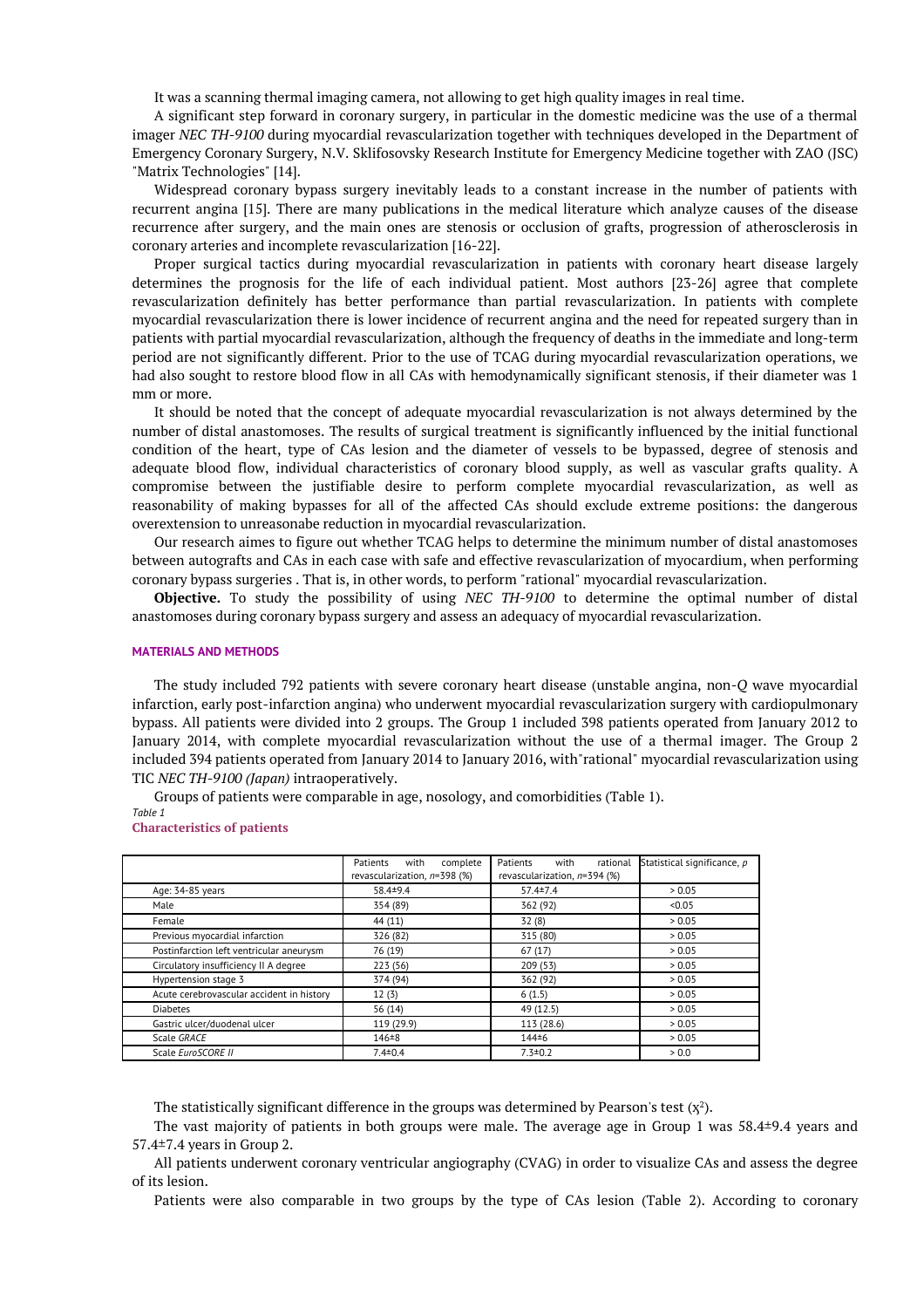angiography (CAG), critical multivessel CAs lesion was revealed in all patients. Most patients in both groups had stenosis of the left main coronary artery (LCA) and its equivalent — 69.8% in Group 1 and 64.6% in Group 2. *Table 2*

**Findings of coronary ventricular angiography**

|                                                                 | Patients with complete<br>revascularization, n=398 (%) | Patients with rational<br>revascularization, n=394 (%) | Statistical significance, p |
|-----------------------------------------------------------------|--------------------------------------------------------|--------------------------------------------------------|-----------------------------|
| Single vessel lesion                                            | (0)                                                    | (0)                                                    |                             |
| Two vessels lesion                                              | 18 (4.6)                                               | 24(6.1)                                                | < 0.05                      |
| Three vessels lesion                                            | 378 (94.9)                                             | 370 (93.9)                                             | >0.05                       |
| Stenosis of the left main coronary<br>artery or its equivalents | 278 (69.8)                                             | 255 (64.6)                                             | >0.05                       |
| Signs of left ventricular aneurysm                              | 41 (10.3)                                              | 61(15.5)                                               | < 0.05                      |
| Ejection fraction                                               |                                                        |                                                        |                             |
| Less than 40%                                                   | 56 (14.0)                                              | 64 (16.3)                                              | >0.05                       |
| More than 40%                                                   | 342 (86.0)                                             | 330 (83.7)                                             | >0.05                       |

All patients underwent transthoracic echocardiography (if indicated, transesophageal echocardiography, stress echocardiography with low-dose dobutamine, radioisotope study of the myocardium at rest and with drug test) to assess the functional state of the heart.

During the surgery, all patients underwent transesophageal echocardiography to assess cardiac output in postperfusion period and the adequacy of myocardial revascularization.

Great saphenous veins, radial arteries and the left internal thoracic artery (LITA) were used as autografts. The state and properties of vascular grafts prior to surgery were confirmed by Doppler ultrasonography (great saphenous veins, radial artery) and angiography (LITA).

Myocardial revascularization operations were carried out using a multi-component balanced anesthesia under the standard methods of cardiopulmonary bypass. Consol solution or a solution based on blood were used as cardioplegic solutions.

Grafts as linear and sequential bypasses were primarily used for myocardial revascularization. Natural autovenous branching and *T*-shaped designs of the grafts were also applied. LITA was normally used to bypass the left anterior descending artery in all patients. If necessary, endarterectomy of CAs was performed.

Surgical interventions are presented in Table 3.

#### *Table 3* **Surgical interventions**

| $5.0002$ and $0.0000$ and $0.0000$                                                             |                                                    |                                                        |  |  |
|------------------------------------------------------------------------------------------------|----------------------------------------------------|--------------------------------------------------------|--|--|
|                                                                                                | Patients with complete<br>revascularization, n=398 | Patients with rational revascularization,<br>$n = 394$ |  |  |
| Isolated coronary artery bypass                                                                | 369                                                | 376                                                    |  |  |
| Coronary bypass surgery + aortic valve or mitral valve<br>replacement                          |                                                    |                                                        |  |  |
| Coronary bypass surgery combined with different methods of<br>left ventricular cavity plastics | 16                                                 | 11                                                     |  |  |
| Coronary bypass surgery combined with endarterectomy of the<br>internal thoracic artery        | 6                                                  | 5                                                      |  |  |

**THE TECHNIQUE OF USING THERMAL IMAGING COMPLEX DURING CORONARY ARTERY BYPASS SURGERY TO ASSESS THE ADEQUACY OF MYOCARDIAL REVASCULARIZATION**

When surgery begins, TIC is installed in the operating room at the patient's head and palette is adapted for operating conditions in the temperature from +4° C to 30° C (depending on the stage of operation). The monitor, where an image is projected, is opposite to an operating surgeon. Cardiopulmonary bypass is initiated, the aorta is cross-clamped and myocardium is arrested by using refrigerated (to  $+4^{\circ}$  C) cardioplegic solution (CPS), and then, visual and palpation exploration of CAs is performed. In cases where it is impossible to locate CAs because of their intramyocardial position or involvement in the scar tissue due to significant Dressler syndrome, TCAG is performed with the use of TIC.

The camera focuses on the surface of the heart and cooled cardioplegic solution is introduced into the aorta. Coronary flow is visualized due to the appearance of a temperature gradient between the epicardium and the vascular wall. More clear visualization of CAs can be obtained by increasing the temperature gradient "epicardiumcoronary vessel", which is achieved by single irrigation of a heart surface by isotonic solution of indoor temperature.

The time required for CAs clear visualization on the TIC monitor is 5-40 seconds. This is due to the varying thickness of epicardium and fat above CAs in different parts, different depth of CAs location in the myocardium, or scars and the presence of stenosis along arteries right to occlusion.

TCAG may detect CAs (thus reducing the time to search for them), carry out a qualitative assessment of its condition (detection of areas with stenosis) and choose the optimal location for the formation of anastomosis with an autograft.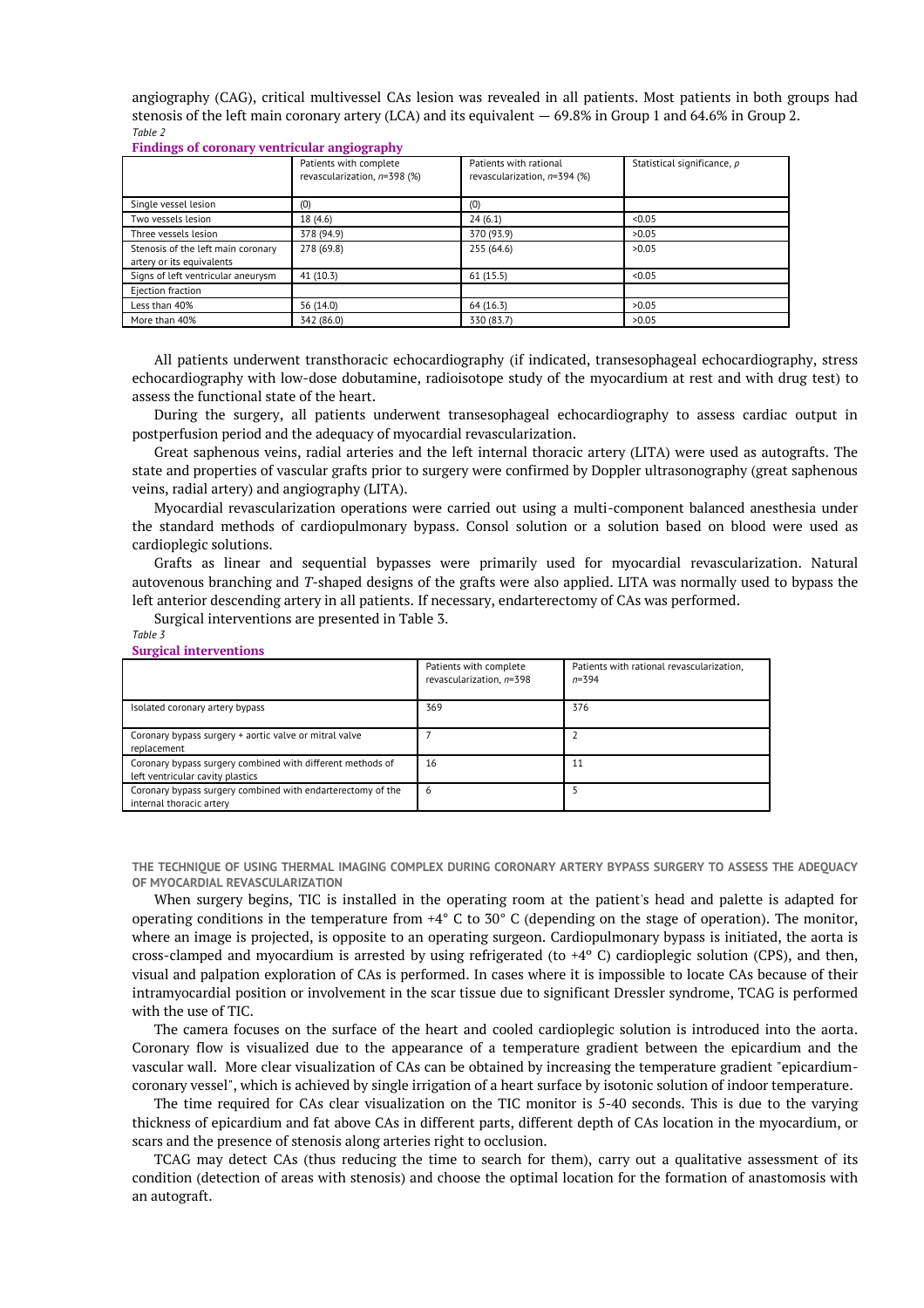After forming the distal anastomosis, cold  $(6-10^{\circ} \text{ C})$  saline in a volume of 20-30 ml is introduced into the autograft via a syringe. When a cold solution passes along the graft and then along CAs, TIC monitor clearly visualize the area of the distal anastomosis and coronary flow with revascularization area in real-time.

According to the obtained image, the quality of anastomosis is assessed, and technical errors, if any, are revealed (anastomotic defects, assessment of its integrity). The next step is evaluation of myocardial revascularization adequacy in the ischemic area and the need to perform additional bypass of near CAs. If the graft sufficiently fills a coronary flow the with a saline below the distal anastomosis and adjacent coronary arteries through intra- and intersystem collaterals or retrogradely, with a good myocardial perfusion in the ischemic area, then the additional bypass operation is not performed in this area.

As an example, we present a coronary angiography image of a female patient with occlusion of a large obtuse marfinal branche, which provided the blood supply of an extensive area of the lateral LV wall (Fig. 1) and intraoperative photo (Fig. 2) of the same patient made by a thermal imager after revascularization in the area.



Fig. 1. Coronary angiography image of a patient before surgery. The white arrow indicates obtuse marginal branch occlusion. The red arrow indicates distal parts of obtuse marginal branch



Fig. 2. The process of filling the cold saline into autovenous graft (red arrow) and obtuse marginal branch (white arrow) on the lateral LV wall. The image was made by a thermal imager.

As can be seen in Fig. 2, a linear bypass (great saphenous vein) made it possible to restore blood flow in OMB with good filling of adjacent arteries. It resulted in restored myocardial perfusion throughout the ischemic area, which indicates that the distal anastomosis was properly located and myocardial revascularization was adequately performed.

Despite the satisfactory filling of coronary flow with a saline through the graft below the distal anastomosis, addidional coronary bypasses were made in order to provide the sufficient perfusion of ischemic area if near located arteries with hemodynamically significant stenoses were not filled (no intra- and intersystem collaterals, significant stenosis in the arteries, preventing retrograde blood flow).

A good example is the intraoperative photo of a male patient (Fig. 3), made by the imager after formation of distal anastomosis between the autovenous graft and circumflex artery (CA) on the lateral LV wall.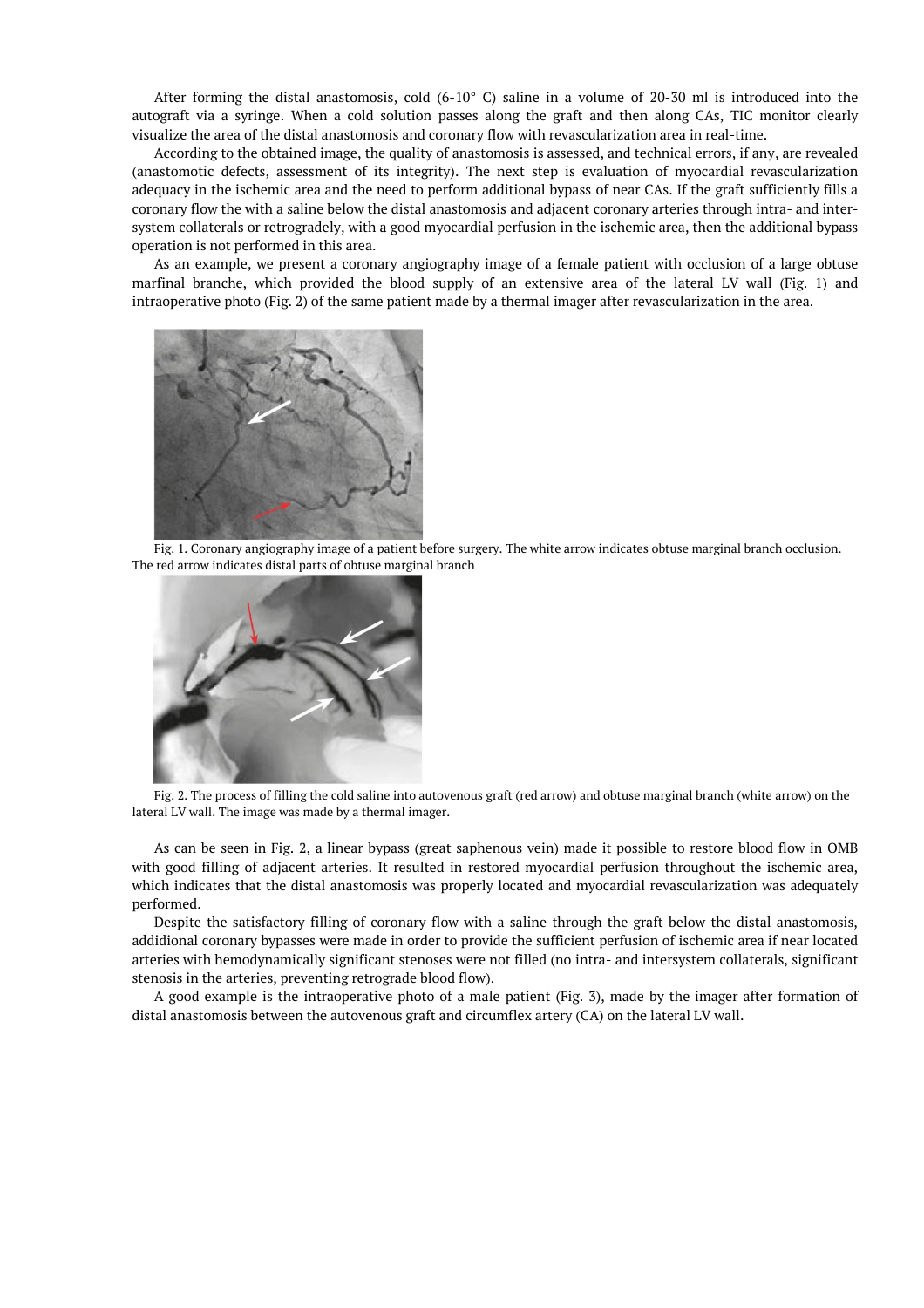

Fig. 3. The process of filling the autovenous graft (red arrow) and the circumflex artery and its branches (white arrows) with a cold saline. Black arrows indicate branches of the right coronary artery. The lack of intersystem collaterals is clearly seen. The image was obtained with the thermal imager from the patient's head. The apex of the heart is rotated to the head slightly to the left. The posterior surface of the heart is visible.

The presented thermal coronary angiography image clerary shows that after bypass surgery and application of cold saline solution through the vein graft, the good filling of coronary arteries (CA, OMB) below the anastomosis was observed, but there was no filling of adjacent branches of the right CA (indicating the absence of intersystem collaterals). According to the coronary angiography image of the same patient (Fig. 4), there is a diffuse lesion of the right CA with hemodynamically significant stenosis in its proximal part. The patient underwent bypass surgery of the posterior descending artery (Fig. 5). Thus, an adequate blood supply of the posterolateral LV wall was restored.



Fig. 4. Coronary angiography image of a patient before surgery. The red arrow shows the right coronary artery. The green arrows show posterior descending artery and posterior lateral branch.



Fig. 5. The process of filling the autovenous graft (red arrow) and the right coronary artery branches (green arrows) with a cold saline. The image was made with a thermal imager.

TIC imaging is made stage-by-stage for each branch or part of a graft, when performing sequential anastomoses, or when an autovenous graft with natural branching or T-shape construction made of autografts are used.

The quality of the formed anastomosis between LITA and the anterior descending artery (LAD) and the adequacy of myocardial revascularization are estimated after restoration of blood flow in the arterial bypass (according to the image on the TIC monitor, the rate of vascular pattern appearance and intensity of myocardial warming).

We present the coronary angiography image of a male patient with subtotal stenosis of the LAD before discharge of the diagonal branch (Fig. 6) and intraoperative photos (Fig. 7) of the same patient made by the thermal imager, after revascularization of the anterolateral wall of the left ventricular myocardium. It is clearly seen that using a single LITA succeeded in restoring good blood flow in the LAD and diagonal branch (the diagonal branch is filled retrogradely through LAD), which indicates that the distal anastomosis was formed properly and myocardial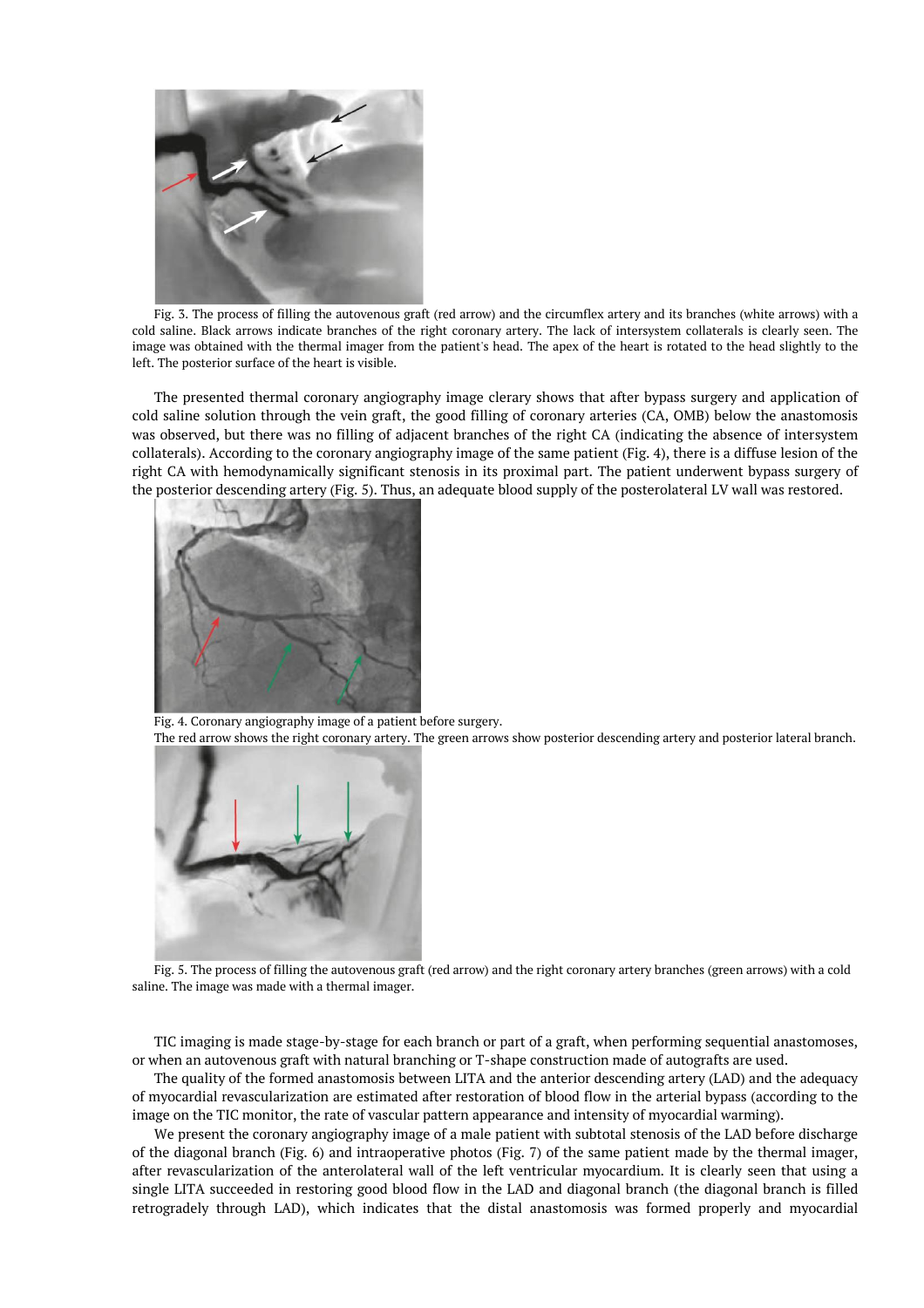revascularization was adequately performed. The bypass of a diagonal branch would create a competitive bloodstream in this case.



Fig. 6. Coronary angiography image of a patient before surgery.

The green arrows indicate anterior descending artery. The yellow arrow indicates a diagonal branch. The white arrow indicates the stenosis.



Fig. 7. The process of filling the left anterior descending artery (green arrow) and the diagonal branch (yellow arrow) with blood through the left internal thoracic artery (red arrow). The image was made with a thermal imager.

When all anastomoses are performed and coronary flow restores, the completeness of revascularization is assessed. After reperfusion and restoration of blood flow with the help of TIC, the intensity of myocardial warming is clearly seen, which may indirectly show the quality of perfusion in different sites (Fig. 7).

# **RESULTS**

A clear thermal coronary angiography images of CAs were made in all cases of non-occluding lesion. If coronary arteries were occluded, the time of coronary filling and clear visualization directly depended on the presence of collaterals.

In 6 patients, TIC helped detect coronary arteries location (which was not possible with the conventional visual examination and palpation of the epicardium) and determine optimal location for anastomotic formation. Of these, 2 patients had significant Dressler's syndrome, and in 4 patients, coronary arteries were located deep subepicardially.

We studied 1,482 distal anastomoses in 394 patients: 1,024 anastomoses between autovenous grafts and CAs, and 458 anastomoses between arterial grafts (LITA, radial arteries) and CAs.

In 8 patients, the anastomotic leakage was detected during introduction of cold saline through the bypass as extravasation ("heat spot"), which was not visible during normal examination. Thermal imaging helped clearly identify the defect location and perform sealing of anastomosis prior to blood flow initiation, thus avoiding subsequent additional stitching in the anastomotic area on a beating heart.

In 3 patients, TCAG revealed noted the lack of adequate blood flow after formation of the distal anastomosis between the autograft and CA, which required additional exploration of anastomosis and re-stiching.

Detection of intramyocardially located CAs with TIC, and identification of deficiencies immediately after the formation of distal anastomoses allowed to avoid serious complications in the future.

In all 394 patients (after restoration of blood flow in the autograft and the restoration of normal cardiac activity) we noted the absence of significant thermal gradients on the surface of various myocardial areas that, in our opinion, shows "sufficient" and "adequate" myocardial revascularization. The adequacy of myocardial revascularization was also confirmed by myocardial contractility by means of transesophageal echocardiography in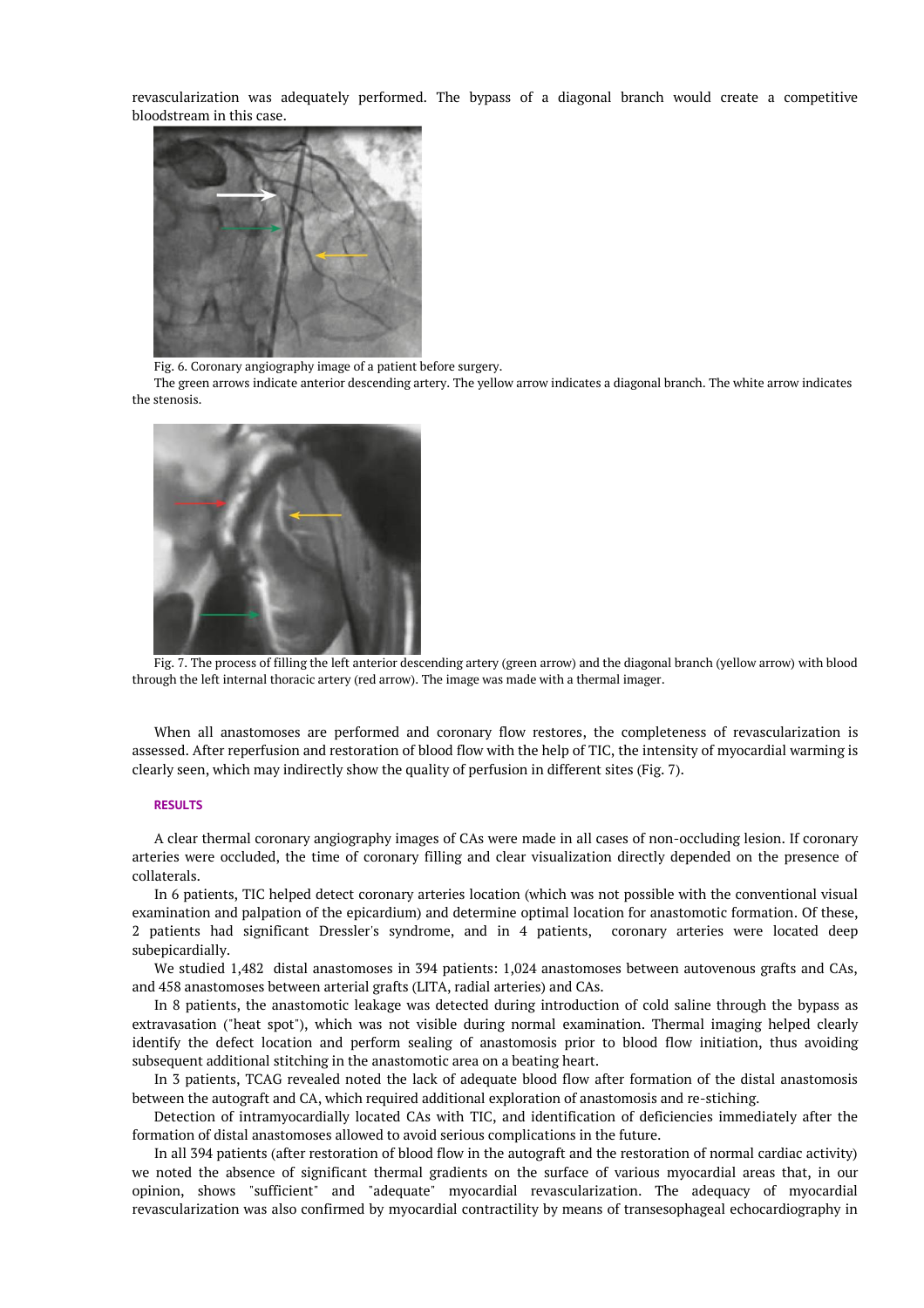postperfusion period.

In our view, the gradual evaluation of blood flow in CAs through sequential anastomoses, natural branching and formed T-shaped constructions allows to assess the completeness and quality of myocardial revascularization, as well as to avoid the formation of unnecessary anastomoses.

It is well known that reduction of the number of distal anastomoses may decrease the time of myocardial ischemia and cardiopulmonary bypass, which in turn has a positive effect on surgery results.

So, the use of TIC and new tactics of surgical myocardial revascularization, the average number of distal anastomoses in the last 2 years decreased from 4.7 to 3.7 compared to previous years. In this case, comparing the results of surgical treatment in the immediate and long-term period in patients with the most complete restoration of blood flow in all the affected arteries and in patients with a rational approach in determining the number of distal anastomoses, we found no statistically significant difference in the recurrence rate of angina and mortality (Table 4).

*Table 4*

**Results of surgical treatment in patients with complete and "rational" revascularization in the immediate and late postoperative period**

|                                          | Early results                                                                         |                                                   |                             |  |
|------------------------------------------|---------------------------------------------------------------------------------------|---------------------------------------------------|-----------------------------|--|
|                                          | Patients with complete<br>revascularization<br>$n = 398$                              | Patients with rational<br>revascularization n=394 | Statistical significance, p |  |
| Myocardial infarction time, min          | $55.3 \pm 10.1$                                                                       | $45.1 \pm 5.3$                                    | < 0.05                      |  |
| Cardiopulmonary bypass time, min         | 80.5 ± 15.4                                                                           | $60.3 \pm 10.4$                                   | < 0.05                      |  |
| Number of distal anastomoses             | 4.7                                                                                   | 3.7                                               |                             |  |
| Deaths from cardiac causes               | 9(2.2%)                                                                               | $9(2.3)\%$                                        | >0.05                       |  |
|                                          | Long-term results. Periods of observation from 3 to 21 months (11.3 months averagely) |                                                   |                             |  |
|                                          | $n = 84$                                                                              | $n = 86$                                          |                             |  |
| No angina                                | 80 (95.2%)                                                                            | 80 (93.0%)                                        | >0.05                       |  |
| Angina of 2-3 functiontional class       | 4 (4.7%)                                                                              | 5(5.8%)                                           | >0.05                       |  |
| Myocardial infarction after<br>discharge | $\mathbf{1}$                                                                          | $\overline{\phantom{a}}$                          |                             |  |
| Tolerance to stress :                    |                                                                                       |                                                   |                             |  |
| Negative load test                       | 79 (94.1%)                                                                            | 80 (93.1%)                                        | >0.05                       |  |
| Positive load test,<br>average tolerance | 5(5.9%)                                                                               | 6(6.9%)                                           | >0.05                       |  |
| Deaths of cardiac causes                 | ٠                                                                                     |                                                   |                             |  |

### **CONCLUSION**

Intraoperative thermal coronary angiography with an aid of TIC is an effective safe method for real-time visualization of the coronary bed, assessing the state of grafts and the quality of anastomoses. TIC helps determine the optimal (rational) number of distal anastomoses with effective, safe and adequate myocardial revascularization, as it visualizes the myocardial blood supply after each newly formed distal anastomosis with high accuracy, which in turn prevents formation of excess anastomoses and creating competitive conditions of blood flow in the bypass. It should be noted that evaluation of revascularization completeness using TIC at this stage is qualitative and requires further development to expand its functionality.

Currently, we work on the improvement of TIC capabilities and software that later would allow to make a quantitative analysis of myocardial perfusion areas. This, in turn, will help assess the completeness and adequacy of myocardial revascularization better.

### **REFERENCES**

- 1. Robicsek F., Masters T.N., Svenson R.H. et al. The application of thermography in the study of coronary blood flow. *Surgery*. 1978;84(6):858–864.
- 2. Brydon J.W., Lambie A.K., Wheatley D.J. Thermographic visualisation of coronary artery blood flow during by-pass surgery. *J Med Eng Technol*. 1979;3(2):77–80.
- 3. Mohr F.W., Falk V., Krieger H. et al. IMA-graft patency control by thermal coronary angiography during coronary bypass surgery. *Eur J Cardiothorac Surg.* 1991;5(10):534–541.
- 4. Falk V., Walter T., Philippi A., et al. Thermal coronary angiography for intraoperative patency control of arterial and saphenous vein coronary artery bypass grafts: results in 370 patients. *J Card Surg*. 1995;10(2):147–160.
- 5. Gordon N., Rispler S., Sideman S., et al. Thermographic imaging in the beating heart: a method for coronary flow estimation based on a heat transfer model. *Med Eng Phys*. 1998;20(6):443–451.
- 6. Suma H., Isomura T., Horii T., Sato T. Intraoperative coronary artery imaging with infrared camera in off-pump CABG. *Ann Thorac Surg*. 2000;70(5):1741–1742.